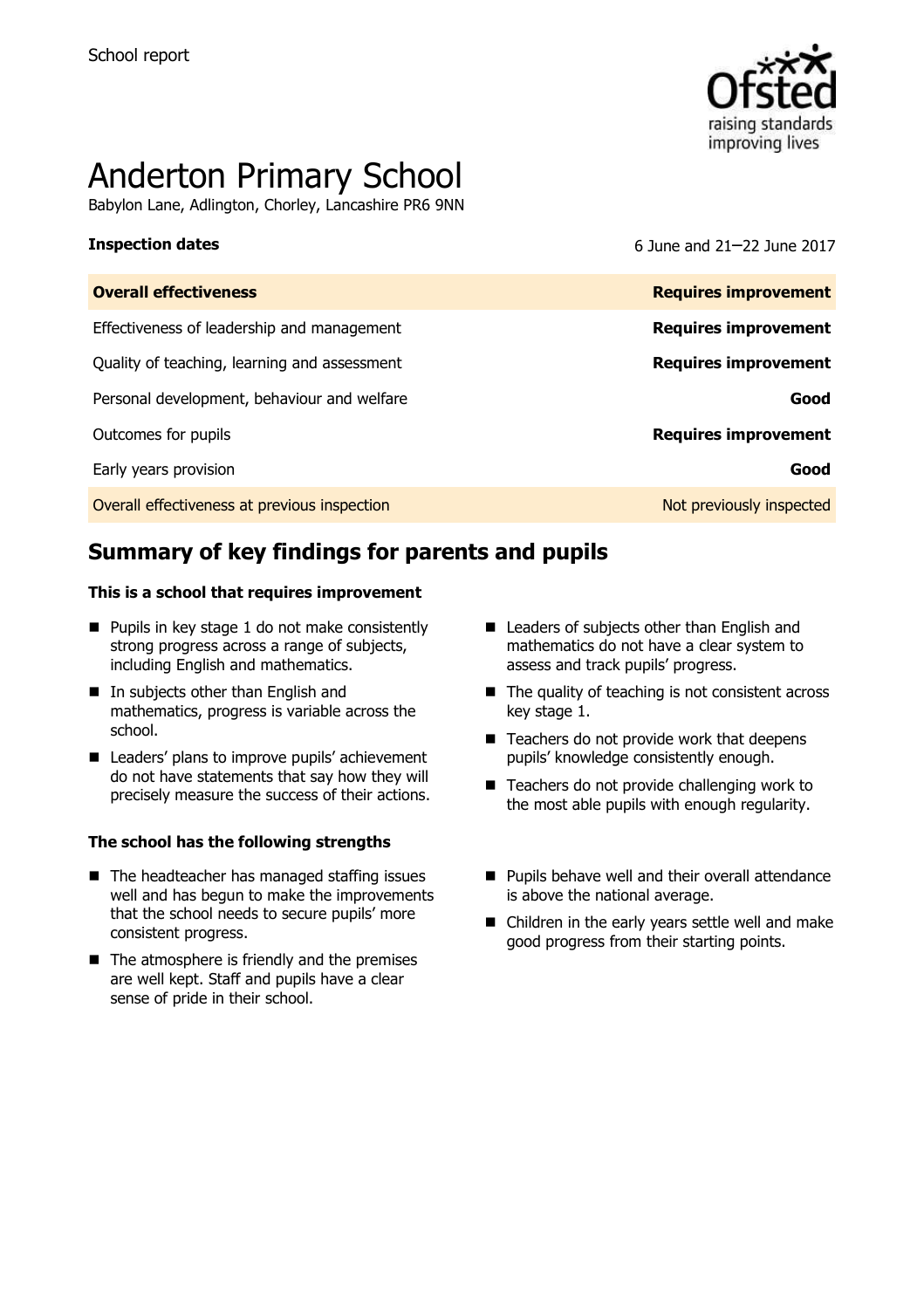

# **Full report**

### **What does the school need to do to improve further?**

- **IMPROVE the quality of leadership and management by:** 
	- making sure that all leaders include in their improvement plans precise criteria for evaluating the success of their actions on pupils' achievement
	- putting in place an efficient system for assessing and tracking pupils' progress in subjects other than English and mathematics, so that leaders of these subjects have a clear view of standards.
- Secure consistently strong progress across year groups and a wide range of subjects by:
	- building on the effective teaching in key stage 2 to ensure that teaching in key stage 1 is more consistently effective in English and mathematics
	- ensuring that pupils acquire the relevant knowledge, understanding and skills more securely in subjects other than English and mathematics
	- regularly providing work that challenges the most able pupils.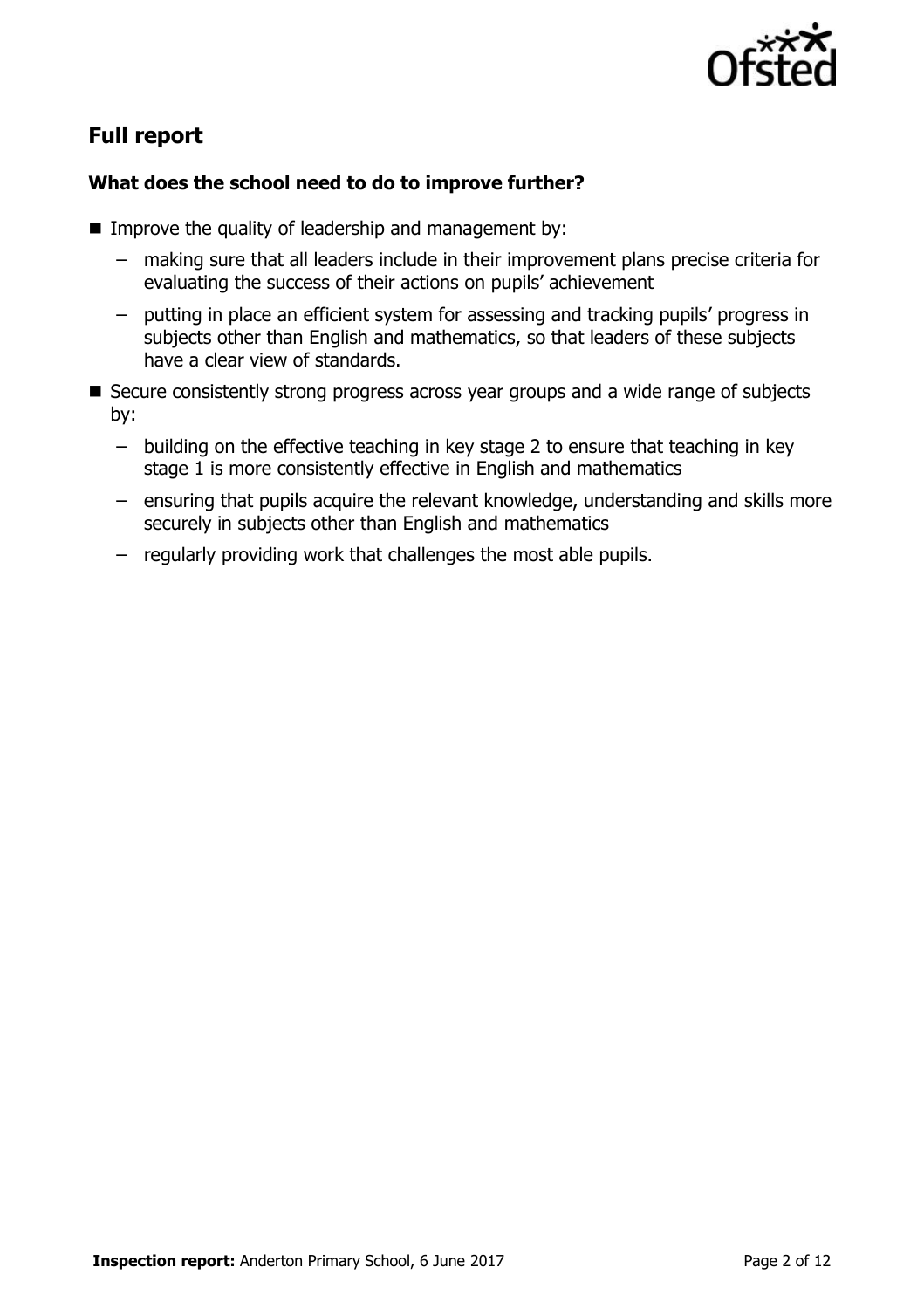

## **Inspection judgements**

### **Effectiveness of leadership and management Requires improvement**

- There has been a decline in pupils' achievement in recent times, but the headteacher is determined to put this situation right. She has managed effectively some staffing issues that have contributed to the weaknesses identified in recent published assessment information, including tackling some underperformance. She also has appropriate systems in place for checking the quality of teaching, but these are not currently having a strong enough effect on improving provision across the school.
- Senior leaders have understandably focused on improving standards in English and mathematics. There is evidence of good progress in these subjects in key stage 2, but pupils' progress in English and mathematics in key stage 1 remains variable. Furthermore, the progress of pupils in subjects other than English and mathematics is not consistently strong.
- Leaders check the performance of teachers regularly. They give them targets based on pupils' achievement. Leaders plan appropriate training for staff to enhance their teaching skills. These processes have been at their most effective in securing improvements in the teaching of English and mathematics in key stage 2.
- Senior leaders have devised plans that contain appropriate actions for bringing about improvements in the school. However, leaders acknowledge that they are not precise enough about how they will measure whether their actions are working.
- Leaders of subjects other than English and mathematics do not have a systematic approach to assessing and tracking pupils' progress. Consequently, they do not have a clear picture of standards in these subjects.
- The curriculum is broad and balanced, and contributes well to pupils' spiritual, moral, social and cultural development. It also promotes fundamental British values well. As well as national curriculum subjects, there are lessons in religious education and personal, social and health education. These contribute well to pupils' understanding of, for example, other faiths. A programme of visits from, for instance, a local magistrate effectively promotes pupils' understanding of the rule of law.
- There is a wide range of extra-curricular clubs that enhance pupils' social and spiritual development well. These include football, netball, chess and recorder clubs.
- School leaders make effective use of the funding for pupils who have special educational needs and/or disabilities. They provide extra help through, for example, one-to-one support or extra work in small groups. The headteacher is also the special educational needs coordinator. She manages the provision of support well. These pupils make good progress from their starting points, as a result.
- Leaders make effective use of the pupil premium funding. They help pupils to overcome barriers to their learning in various ways. For instance, leaders provide individual tuition to help pupils with their learning in English and mathematics. They also provide support for pupils who have social and emotional needs. The current pupils in this group make good progress.
- Leaders use the primary school physical education and sports funding effectively. They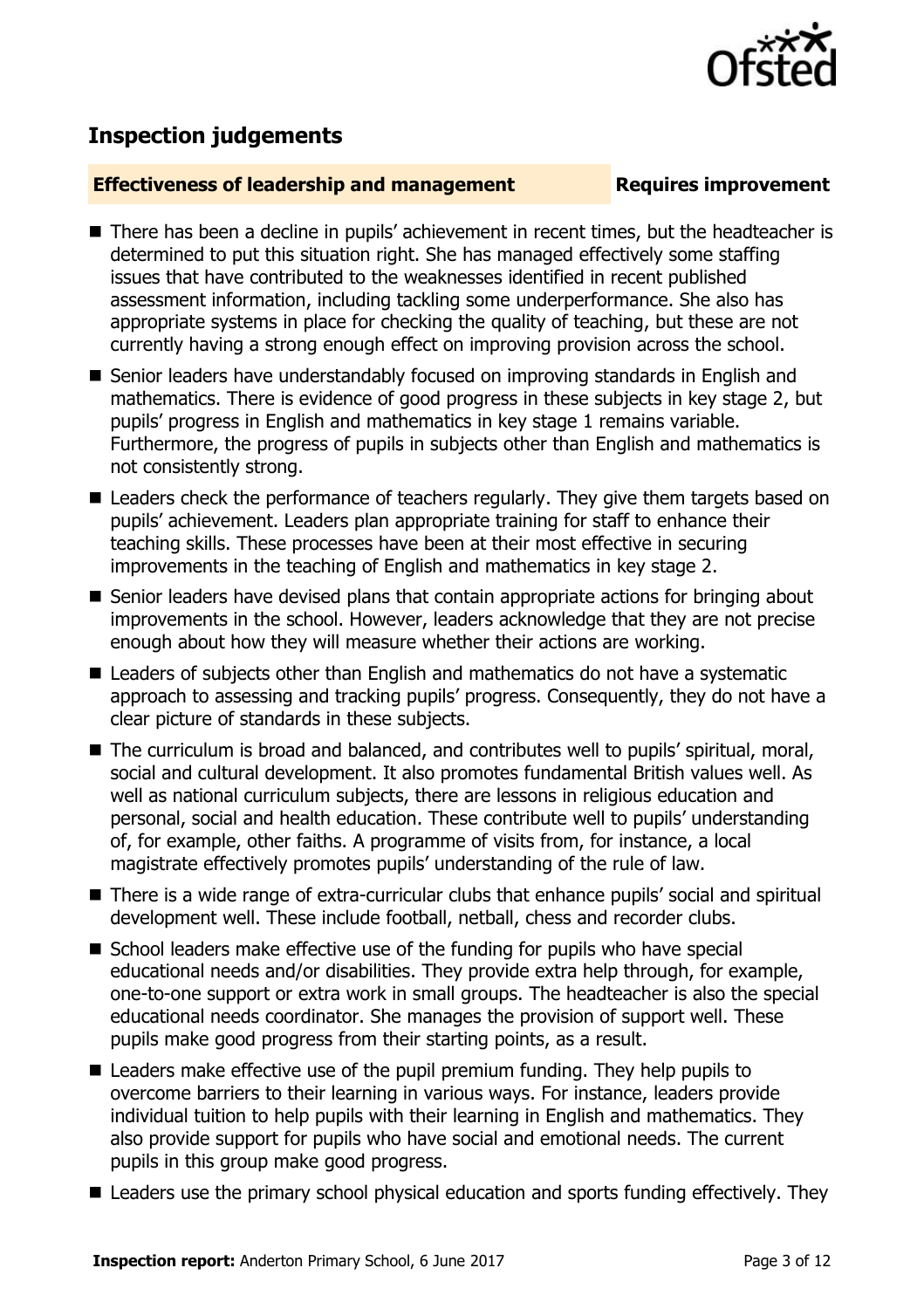

have provided an increasing number of opportunities for pupils to take part in sports competitions, such as rugby and tennis. Leaders have also improved teachers' skills by providing specialist coaches to work alongside them. As a result of the activities provided by the school, some pupils have been inspired to join sports clubs outside school, such as gymnastics.

- The local authority provides effective support to the school. The adviser has a good understanding of the school's context and knows its strengths and areas for development.
- The large majority of parents have a very positive view about the school. In conversation with the lead inspector or in response to the Ofsted online questionnaire, Parent View, they typically commented that the school has a 'family feel', the headteacher has 'energy and enthusiasm' and their children are 'well looked after'.

### **Governance of the school**

- $\blacksquare$  The governance of the school is effective.
- Governors are supportive and are actively involved in the work of the school. They have a clear awareness of its strengths and weaknesses. However, the governors' view of the quality of teaching is slightly more optimistic than pupils' achievement would suggest.
- The governing body has received appropriate training, including regular safeguarding training. At least three governors are trained in safer recruitment.
- Governors say that they challenge leaders strongly. While the minutes of governing body meetings do record governors' questions, they currently lack incisiveness in their level of challenge.

### **Safeguarding**

- The arrangements for safeguarding are effective.
- The school's systems for checking on the suitability of staff whom leaders employ are appropriate and thorough.
- The school has a strong culture of safeguarding. Staff have a very good knowledge of what to do if they have a concern about a pupil. Pupils all say that they feel safe in school. They talk confidently about how to stay safe, such as when they are on the internet, because staff give them the relevant information. Parents say that staff communicate with them well. The school premises are secure and staff check visitors' credentials thoroughly before they enter the building.

### **Quality of teaching, learning and assessment Requires improvement**

- Teaching, learning and assessment are inconsistent in quality.
- Although teaching in key stage 2 produces mainly good progress among pupils in English and mathematics, in key stage 1 progress is more varied. Overall, in key stage 1, teachers do not use learning time productively enough because they do not consistently plan work that provides the right degree of demand for different ability groups.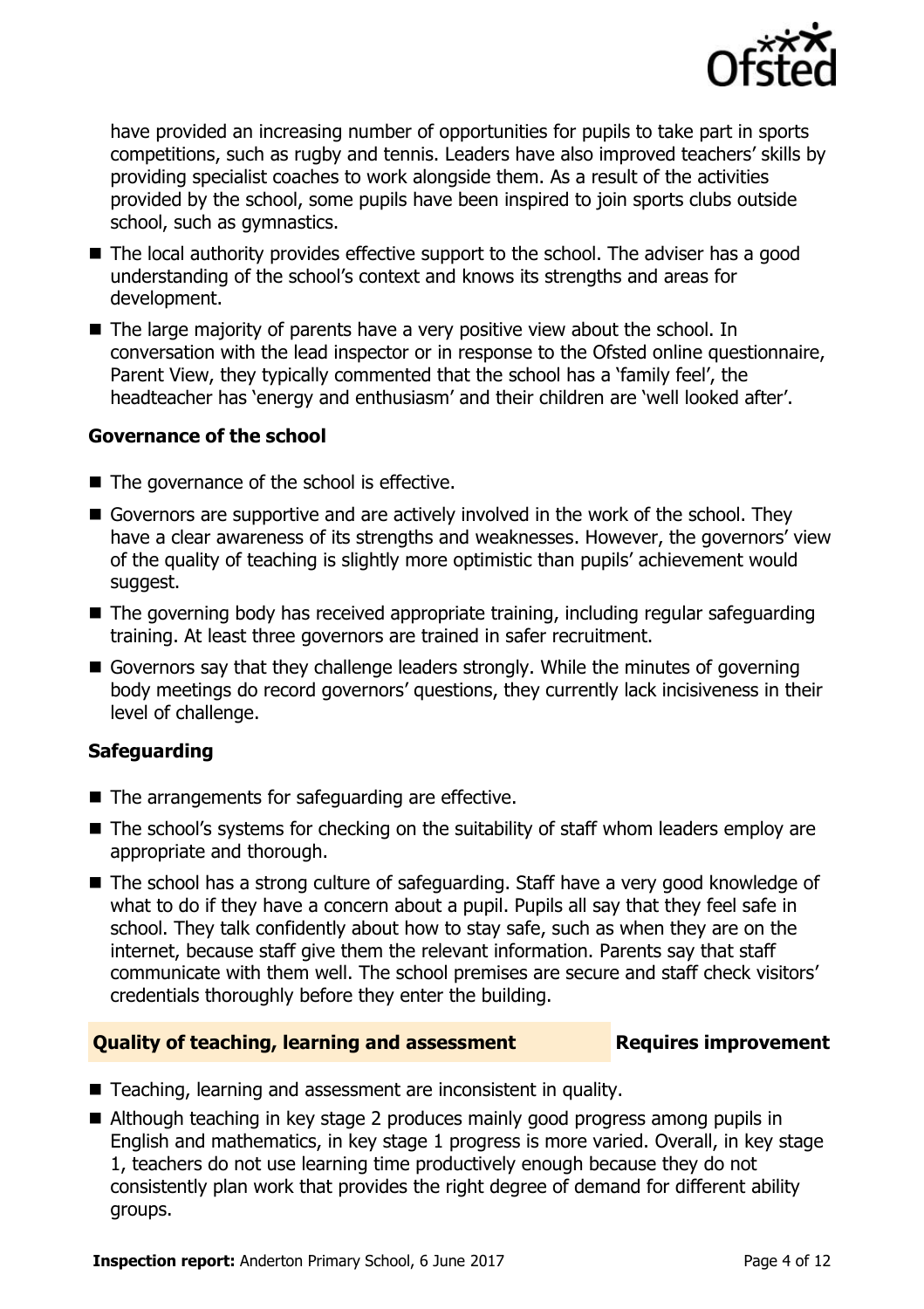

- $\blacksquare$  Some teachers do not consistently provide work that develops, consolidates and deepens pupils' knowledge, understanding and skills. This was not only evident in English and mathematics in key stage 1, but it was also clear from work across subjects other than these. For example, in key stage 1 geography, Year 1 and Year 2 books showed pupils in both year groups doing the same work on oceans and continents. Added to this, there was scant evidence of pupils making good progress in history or geography in Year 3.
- Teachers sometimes provide work that challenges the most able pupils in English and mathematics, but this is less evident in key stage 1. In English in Year 2, for example, the level of demand of the work varies, with the most able pupils sometimes doing the same work as middle-ability pupils. In subjects other than English and mathematics, most-able pupils typically have the same work as other pupils, although the quality and quantity of their work are noticeably better.
- Some teachers apply the school's marking and assessment policy inconsistently. However, this is not so much the case in English and mathematics. Where there is inconsistency, it means that there are times when pupils do not learn from their mistakes or know what the next steps in their learning are.
- Teachers provide most pupils with opportunities to use their writing skills in other subjects. For example, pupils write about aspects of Islam in religious education and they write reports in science. There are also some opportunities for pupils to use their mathematical knowledge, such as counting and recording heartbeats per minute, in a science investigation. In key stage 1, however, there are times when most-able pupils do not produce writing in, say, science that is as good as their writing in English.
- Most pupils show good attitudes to their learning. Teachers establish good relationships with them and expect good behaviour. This has resulted in pupils making good progress in English and mathematics in key stage 2 and some groups of pupils, such as disadvantaged pupils, in key stage 1.
- Where teachers plan well, they use their good subject knowledge to produce lessons that sustain pupils' interest and make them think hard. In mathematics in Year 4, for example, pupils enjoyed solving problems in which they had to answer different calculations that provided the key to unlocking a code. In Year 6 English, pupils watched a stimulating video that led to challenging work that required them to make predictions and justify their opinions.
- Teachers set appropriate homework that supports the work that pupils do in school. According to the parents who spoke with the lead inspector, there is a variety of interesting tasks and most pupils respond well to these tasks.
- Teachers keep parents well informed about their children's progress. They provide formal parents evenings and end-of-year reports for each pupil. Teachers also communicate frequently with parents through pupils' homework record books. Parents who spoke with the lead inspector said that the school 'sees parents as partners'.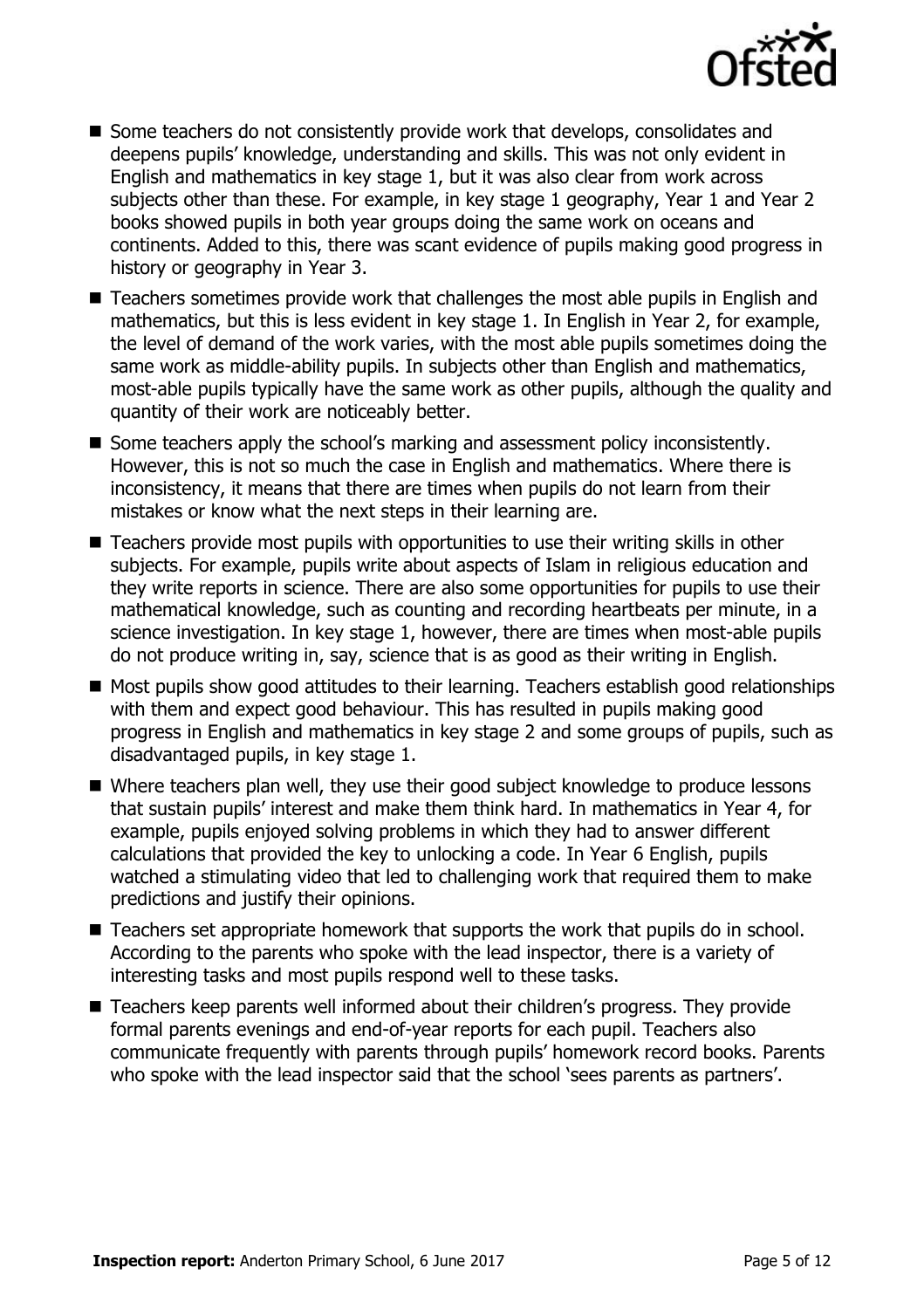

### **Personal development, behaviour and welfare Good**

### **Personal development and welfare**

- Leaders work to promote pupils' personal development, and welfare is good.
- **Pupils receive helpful information from staff that gives them the understanding about** how to stay safe. For example, staff teach them how to stay safe on the internet and how to avoid harm when playing near water.
- $\blacksquare$  Pupils understand the different forms of bullying that exist, including cyber and homophobic bullying. They say that there are very few examples in school. Pupils know that teachers will address any bullying issues promptly and effectively.
- $\blacksquare$  Most pupils demonstrate positive attitudes to their learning. They appreciate the clubs and educational visits that leaders provide to make their learning more exciting.
- Pupils have opportunities to develop a sense of responsibility through membership of the school council. Pupils also participate in the school's 'buddies' system, where older pupils look after their assigned younger pupils at various points in the day.

### **Behaviour**

- $\blacksquare$  The behaviour of pupils is good.
- **Pupils'** conduct around school is good. They show good manners to adults and to each other.
- $\blacksquare$  Pupils are confident enough to approach trusted adults and speak to them appropriately. They felt secure enough to greet inspectors politely and pleasantly, and were happy to discuss their work when asked.
- **Pupils' behaviour in class is mostly good. Sometimes pupils misbehave; however, adults** have effective strategies for managing behaviour. Consequently, pupils lose very little learning time.
- **Pupils play well together on the playground, showing consideration for each other.** They enjoy playing with the equipment provided, such as skipping ropes and balls. Adults on duty supervise them well and make sure that pupils are safe.
- Attendance is good. The large majority of groups of pupils have attendance rates above the national average.

### **Outcomes for pupils Requires improvement**

- Current pupils do not make consistently strong progress in key stage 1 in English and mathematics. In a wide range of other subjects, pupils across the school make variable progress.
- There is evidence of good progress in English and mathematics for most pupils in key stage 2 and particular groups of pupils in key stage 1, such as disadvantaged pupils. However, there is a wider lack of consistency in subjects other than English and mathematics. For example, pupils do not gain enough knowledge, skills and understanding in science in key stage 1. However, pupils in all year groups make good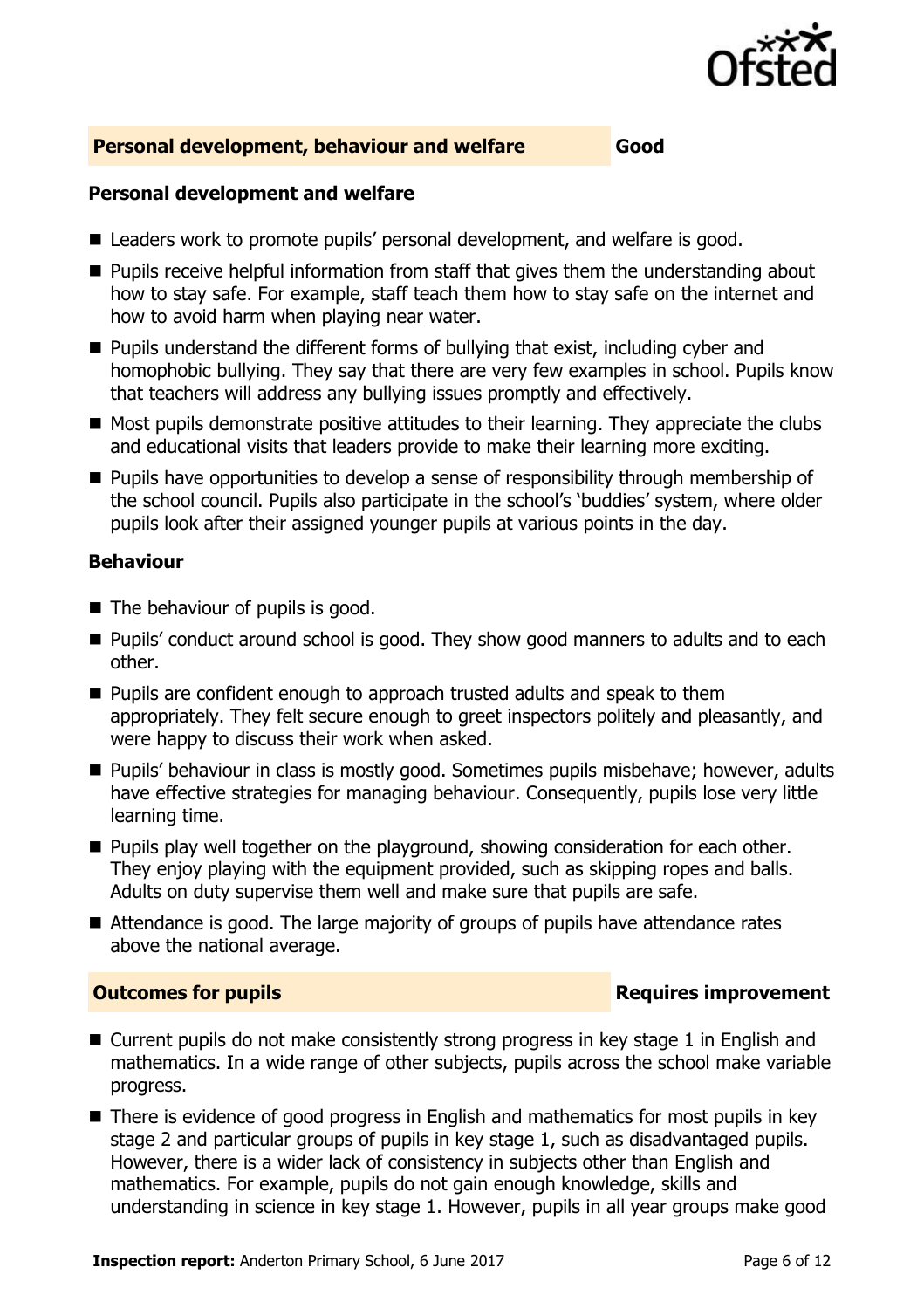

progress in developing their art skills.

- $\blacksquare$  The most able pupils do not consistently do work that is challenging. There was evidence of work that stretched pupils in mathematics in key stage 2. However, in other subjects such as science in key stage 1, the most able did not have to attempt work that was any more demanding than that of other pupils.
- Most pupils read well and do so for pleasure. The most able pupils read fluently and show good comprehension skills. The least able pupils can mostly use their knowledge of phonics to tackle unfamiliar words, but sometimes they can be unsure of how to approach such words.
- Pupils who have special educational needs and/or disabilities make good progress from their starting points. This is because of the effective support that leaders have put in place. For example, pupils in Year 3 progress from producing writing that is poorly spelled and hard to read, to clearly written sentences with reasonable attempts at spelling, such as 'The boys had to colect (collect) fire wud (wood)'.
- Disadvantaged pupils make good progress. This is because leaders have provided effective support, such as one-to-one tuition. This has helped this group to improve their skills in English and mathematics.
- The most recent published assessment information showed that the proportion of Year 1 pupils reaching the expected standard in the phonics check was above the national average. Leaders anticipate that the proportion this year will be smaller. However, a higher proportion of pupils in the cohort than last year have special educational needs and/or disabilities. Nevertheless, leaders still expect about three quarters of pupils to reach the expected standard.
- Achievement in mathematics by the end of Year 6 in 2016 was close to or above the national average. From all starting points, progress was in line with the national average and the attainment of some groups was significantly above.

### **Early years provision Good Good**

- Children enter the Reception Year with knowledge and skills that are broadly typical for their age and stage of development. Typically, a large majority have the skills that they need for Year 1 by the time they leave the early years. Current children are making good progress from their starting points.
- The early years leader is effective and has identified the strengths and areas for development in the Reception class. She has brought in more systematic observation and assessment of children's progress, and she has improved the teaching of phonics. The effectiveness of these improvements is evident in the good progress that current children make.
- Staff plan interesting and engaging activities for children. The quality of teaching is good. For example, children show good reading skills when they are working with the class teacher. They use their phonics skills well to read challenging sentences, such as 'I will turn off the tap when I brush my teeth'. They show good coordination and creativity as they enthusiastically paint pictures of planets and space rockets. Staff make effective use of the limited outdoor space to provide a range of activities that enable children to develop, for example, physical skills.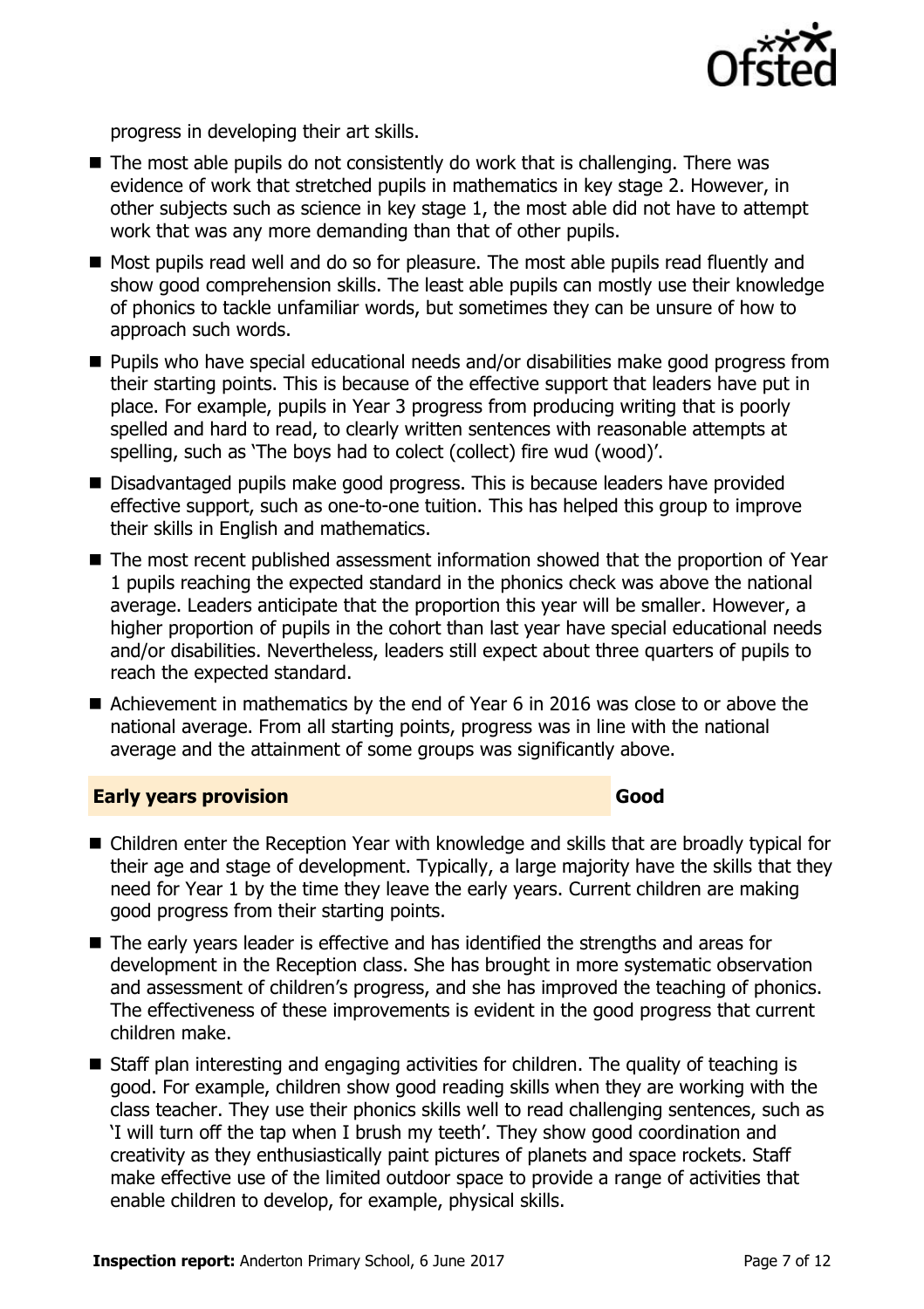

- Disadvantaged children make good progress, because leaders use the pupil premium funding effectively. They provide children with effective support for their learning of basic English and mathematical skills, as well as for their social and emotional needs.
- Children in the early years show that they are safe by their good behaviour and their attitudes to their learning. They are cooperative with other each other. They show confidence in their relationships with adults. They were even confident enough to greet the lead inspector and ask why he was in their class.
- Early years staff have a good partnership with parents. They involve them in their child's progress and development throughout their time in the Reception class. Staff invite parents to events, such as 'stay and play', before their child starts and they keep them up to date as their child progresses through 'home/school' books. There are formal parents' evenings every term and staff keep informal communication channels open throughout the year.
- Staff ensure that children's transition into the Reception Year is smooth. They are equally careful to provide a smooth transition into Year 1. Staff ensure that Receptionage children have experience of Year 1 activities at the end of their Reception Year. The early years lead makes sure that the Year 1 teacher has a clear understanding of the needs of the children.
- $\blacksquare$  Safeguarding in the early years is effective, as it is part of the whole-school safeguarding procedures. There are no breaches of the welfare requirements.
- While teaching in the early years is good, sometimes the quality of questioning from teaching assistants can be undemanding. This means that there are occasional opportunities missed to deepen children's understanding.
- There are some links with local private pre-school providers that involve sharing relevant information, but leaders do not systematically look at assessment processes across the settings. Leaders recognise this and plan to develop appropriate processes in the next school year.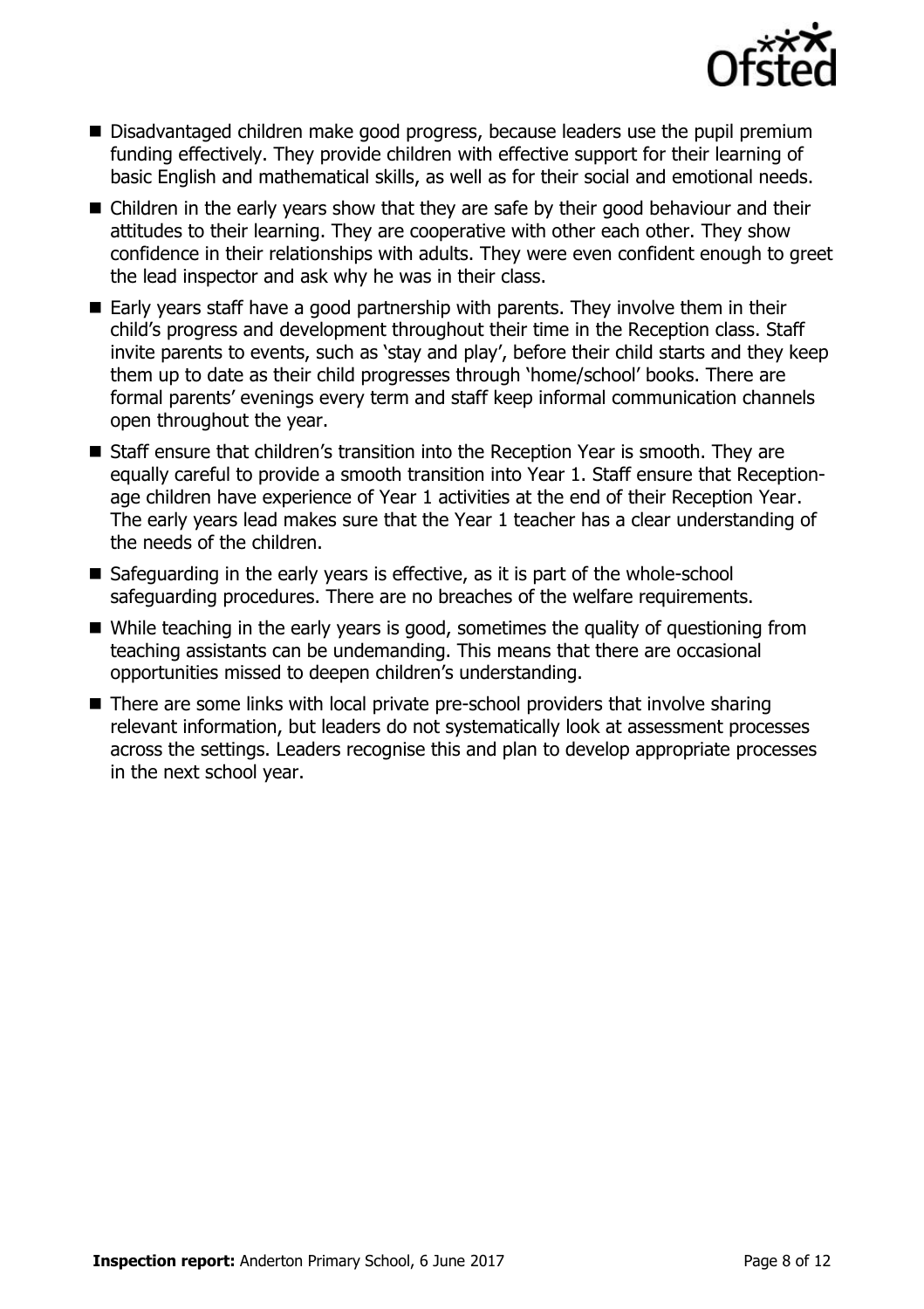

# **School details**

| Unique reference number | 119202     |
|-------------------------|------------|
| Local authority         | Lancashire |
| Inspection number       | 10032274   |

This inspection was carried out under section 8 of the Education Act 2005. The inspection was also deemed a section 5 inspection under the same Act.

| Type of school                      | Primary                         |
|-------------------------------------|---------------------------------|
| School category                     | Community                       |
| Age range of pupils                 | 4 to 11                         |
| <b>Gender of pupils</b>             | Mixed                           |
| Number of pupils on the school roll | 200                             |
| Appropriate authority               | The governing body              |
| Chair                               | Elaine Bilsborough              |
| <b>Headteacher</b>                  | Louise Minton                   |
| Telephone number                    | 01257 480551                    |
| Website                             | www.andertonprimaryschool.co.uk |
| Email address                       | head@anderton.lancs.sch.uk      |
| Date of previous inspection         | 12-13 March 2013                |

### **Information about this school**

- The school meets requirements on the publication of specified information on its website.
- The school is smaller than an average-sized primary school.
- The proportion of pupils who receive support in school for their special educational needs and/or disabilities is below the national average. The proportion of pupils who have an education, health and care plan or a statement of special educational needs is slightly above the national average.
- The proportion of pupils who are supported through pupil premium funding is roughly half the national average.
- $\blacksquare$  The proportion of pupils from minority ethnic groups is well below the national average, as is the proportion of pupils who speak English as an additional language.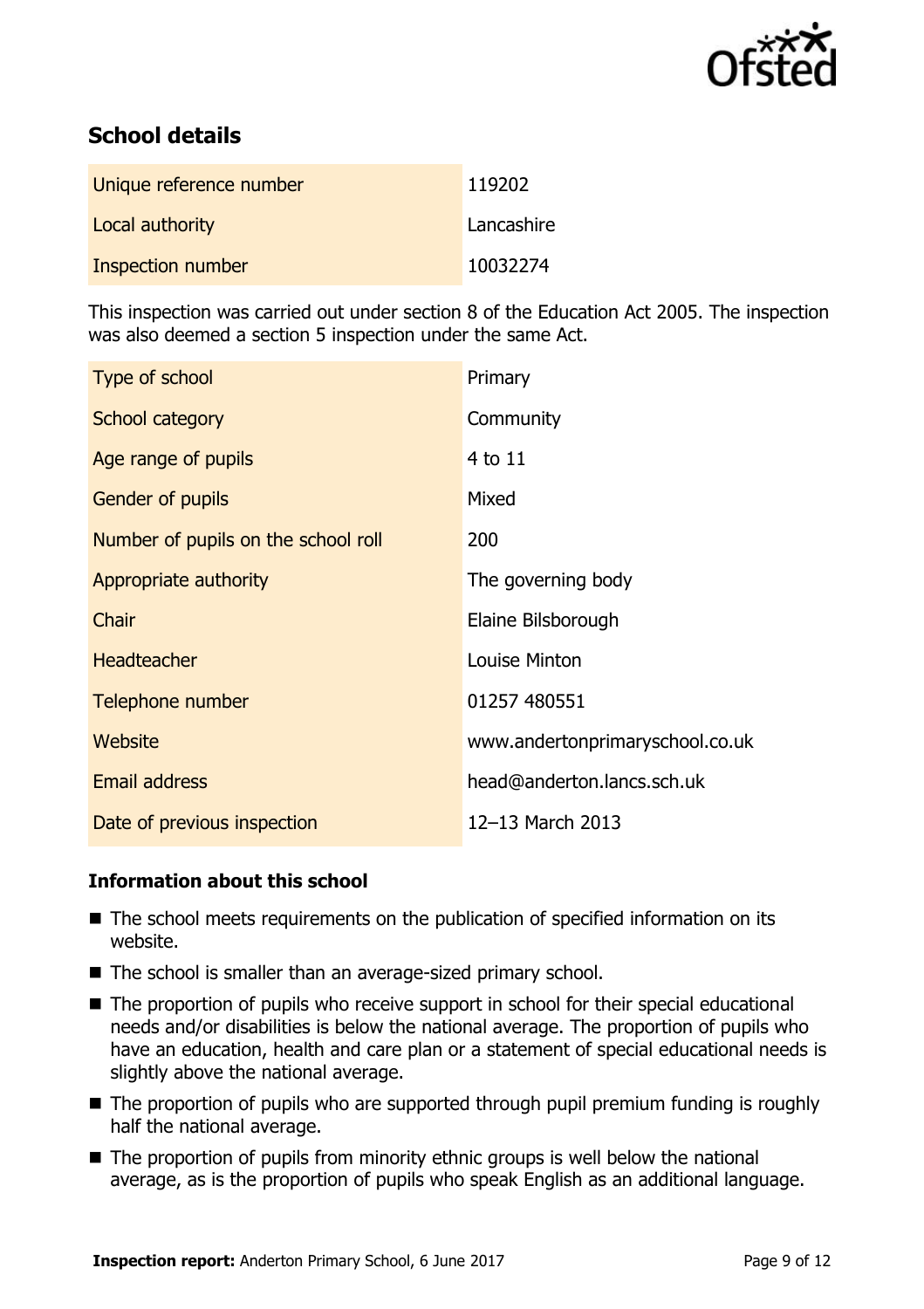

- The proportion of pupils who leave or join the school at times other than the start of the Reception Year is below the national average.
- The school meets the government's current floor standards, which are the minimum expectations for pupils' attainment and progress by the end of Year 6.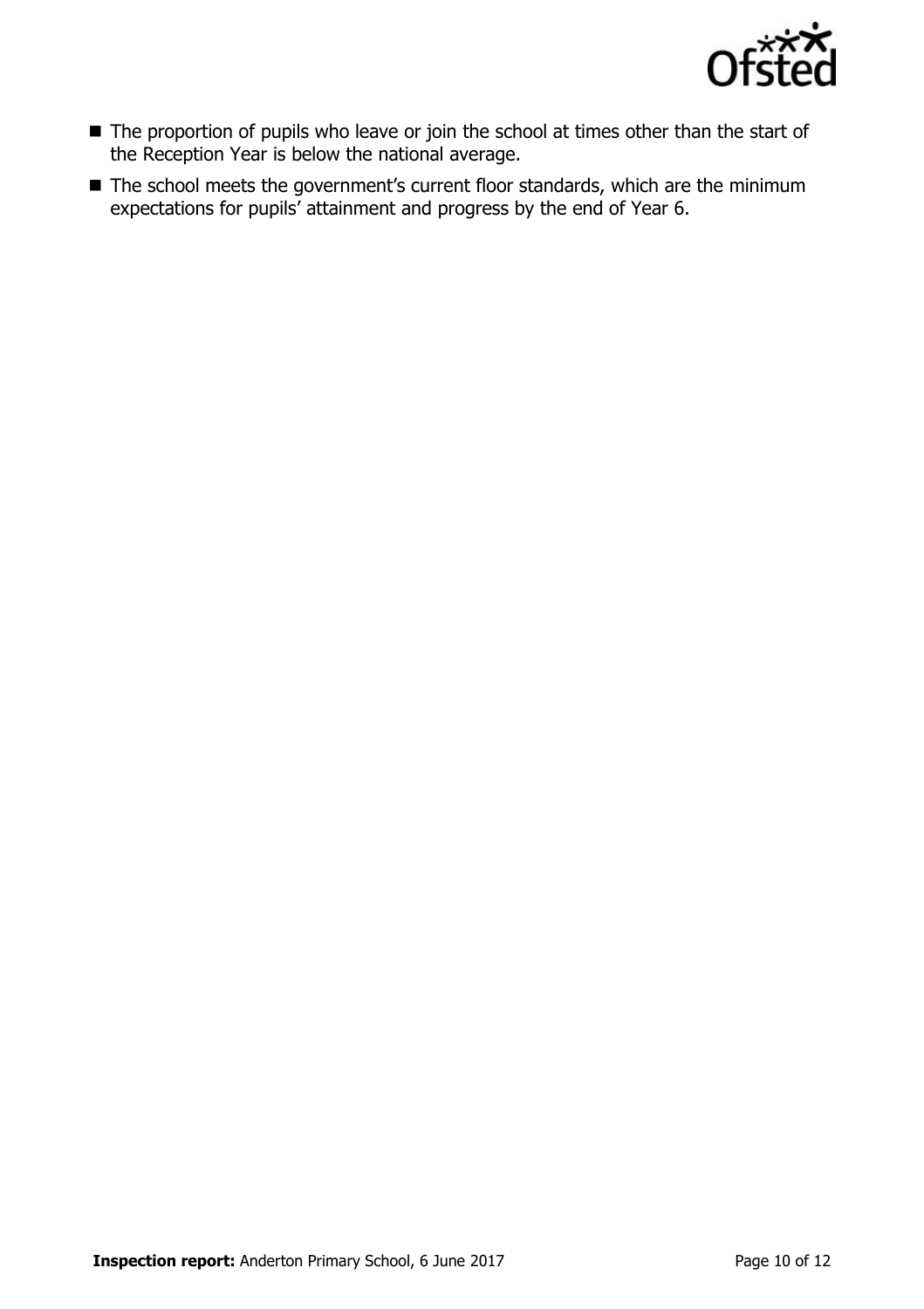

# **Information about this inspection**

- **Inspectors carried out observations of learning in all year groups. Some of these were** joint observations with the headteacher and members of the inspection team. The headteacher was also present at inspection team meetings.
- A range of documentation was scrutinised, including the school's self-evaluation summary, action plans for school improvement, records of the monitoring and evaluation of teaching and learning, minutes of meetings of the governing body and records connected with safeguarding children.
- Inspectors held discussions with various stakeholders, including the headteacher and other senior leaders, subject leaders, other members of staff, governors, a representative from the local authority, parents and pupils.
- Inspectors listened to pupils read and analysed pupils' work in writing and mathematics, as well as their work in other subjects. They also looked at the work of children in the early years.
- Inspectors evaluated 52 responses received through Parent View, Ofsted's online survey. There were no other survey responses.

### **Inspection team**

| Mark Quinn, lead inspector | Her Majesty's Inspector |
|----------------------------|-------------------------|
| Linda Griffiths            | Ofsted Inspector        |
| Neil Dixon, lead inspector | Her Majesty's Inspector |